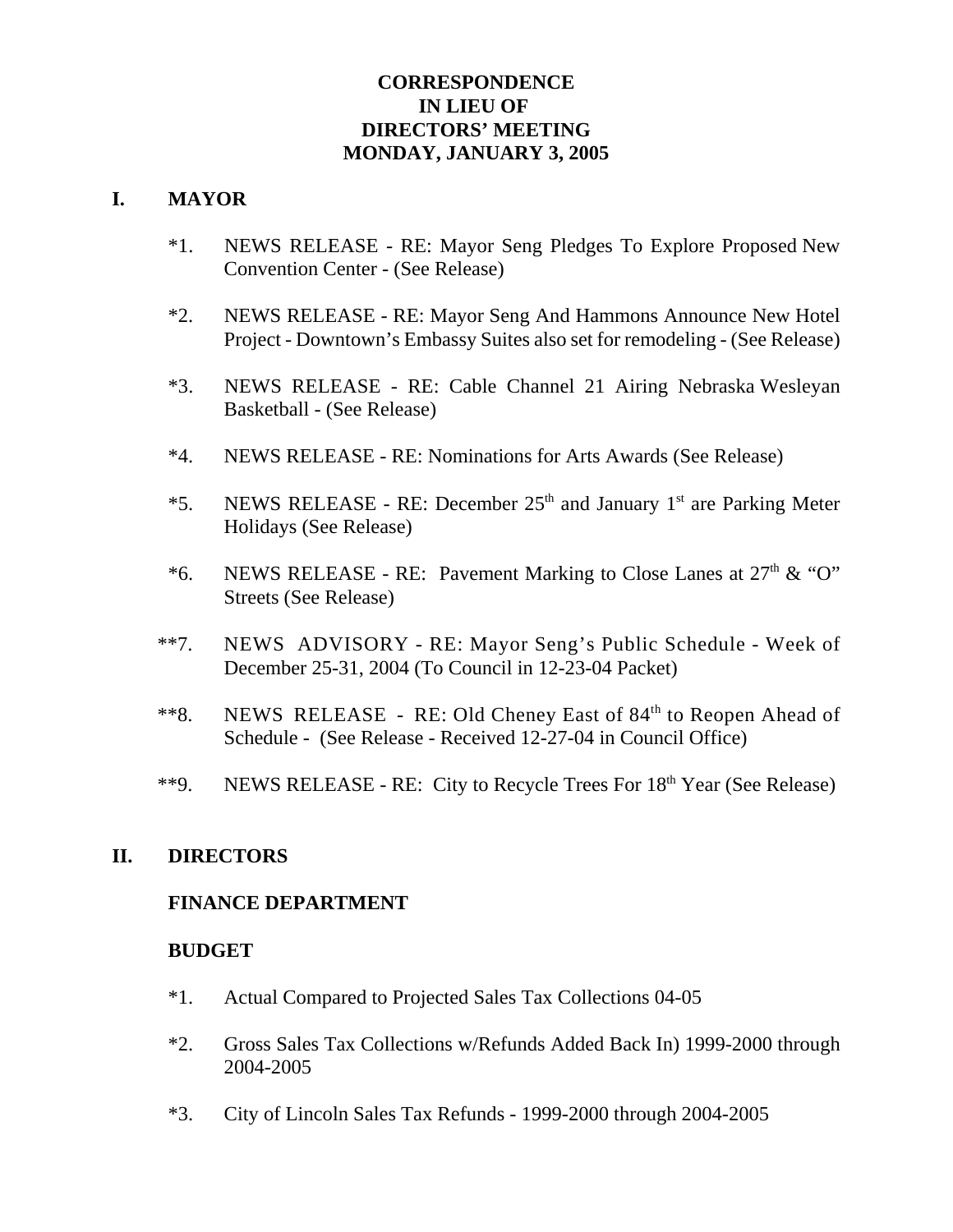\*4. City of Lincoln Net Sales Tax Collections 1999-2000 through 2004-2005

## **CITY TREASURER**

\*1. Material from Don Herz, Finance Director & Melinda J. Jones, City Treasurer - RE: Resolution & Finance Department, Treasurer of Lincoln, Nebraska - Investments Purchased December 6 thru December 17, 2004.

## **HEALTH**

\*\*1. NEWS RELEASE - RE: Cold Weather Pet Tips (See Release)

## **PLANNING**

- \*1. Letter from Brian Will to Michael Johnson, Olsson Associates RE: Big Thompson Creek 1<sup>st</sup> Addition - Final Plat #04107 -Generally located at South 56th Street and Bridle Lane - (See Letter)
- \*2. Material from Marvin Krout RE: Planning Department goals for 2005 (See Material)
- \*3. Letter from Tom Cajka to Lyle Loth, ESP RE: Vavrina Meadows  $22<sup>nd</sup>$ Addition #04115-Generally located at S.  $14<sup>th</sup>$  Street & Dahlberg Drive - (See Letter)
- $*4$ . Letter RE: Pine Lake Heights South  $10<sup>th</sup>$  Addition Final Plat #04092 -Generally Located at South 30<sup>th</sup> Street and Yankee Hill Road. (See letter)
- \*5. Letter from Becky Horner to M. Johnson RE: Hub Hall Heights 1<sup>st</sup> Addition -Final Plat No. 04087 Generally located at NW 48<sup>th</sup> Street and W. Gary Gately Street (See Letter)

### **PUBLIC WORKS & UTILITIES**

\*1. Lincoln Water & Wastewater Systems Fiscal Year 2003-04 Audits (Copy on file in Council Office)

# **URBAN DEVELOPMENT**

\*\*1. Letter from Marc Wullschleger to David Heffelbower - RE: September 28, 2004, Relocation Assistance Letter - (See Letter)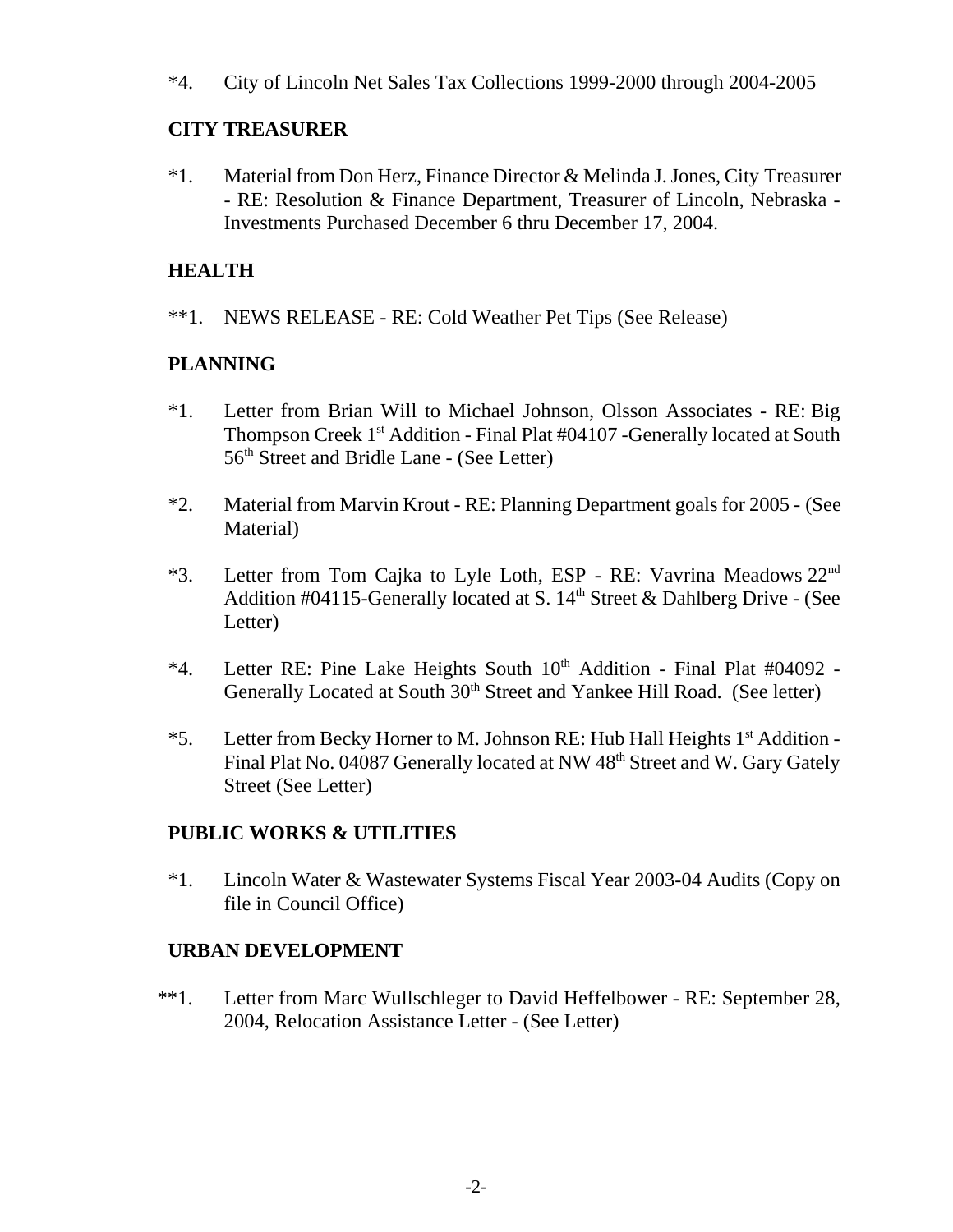### **III. CITY CLERK**

\*\*1. Correspondence from Charles David Heffelbower RE: Request for Compensation Damages from Illegal Demolition of his property by the City.

### **IV. COUNCIL**

#### **A. COUNCIL REQUESTS/CORRESPONDENCE**

#### **JON CAMP**

- \*1. E-mail from Bob Goemann RE: Bill Boards (See e-mail)
- \*2. Fax'd Letter from Edenton South Homeowners Association President, Cheryl Stubbendieck RE: Thanks for Supporting Sidewalk Waiver Request. (See letter)

### **JONATHAN COOK**

- \*1. Response Letter & Material from Al Lee, Public Works & Utilities Department to Ann Brandt on RFI#121 - RE: Stop signs at  $30<sup>th</sup>$  & Calvert -(See Material)
- \*\*2. Response Material per Councilperson Cook's request RE: The current plans for the  $8<sup>th</sup>$  Street - Street scape project that were discussed at our last public meeting in November - (See Material)

### **TERRY WERNER**

1. Request to Law Department - RE:  $45<sup>th</sup> \& ^\circ$  "O" Streets (RFI#141-11/30/04)

### **V. MISCELLANEOUS**

- \*1 Greeting card from Nancy Russell RE: Convention Center, and an alternative use of tax dollars.
- \*2 E-mail from David Kilgore RE: Replacement of the Pershing Center with New Convention Center (See e-mail**)**
- \*3. E-mail from Jerald Utter RE: Response from T. Shafer on Inquiry regarding closing of 84th Street. (See e-mail)
- \*3a E-mail from T. Shafer RE: Reply to above concern. (See e-mail)